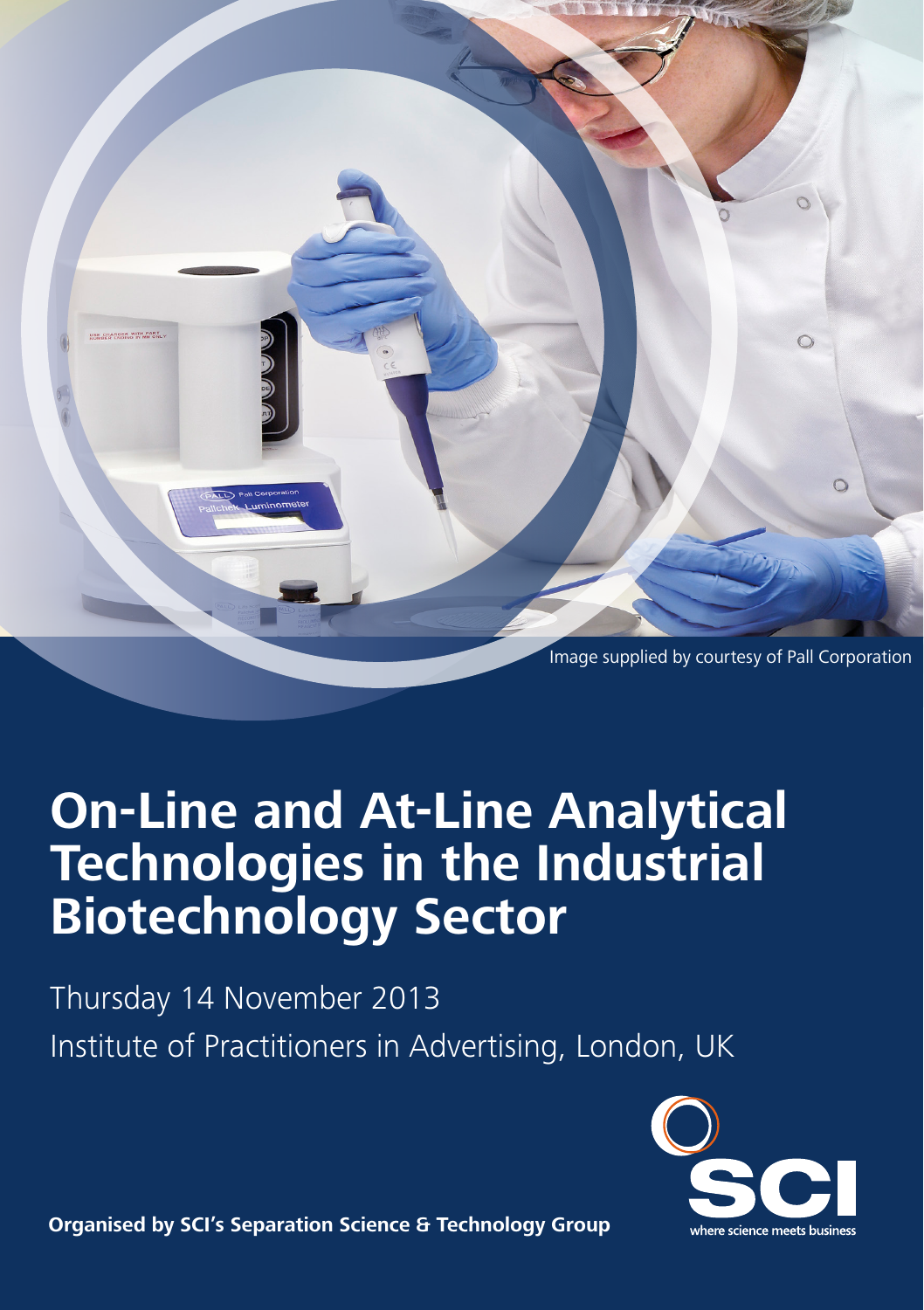- **09:30** Registration and refreshments
- **10:00** Welcome and introduction Dr George Okafo, GSK, Stevenage, UK
- **10:05 QbD approaches in the biopharm sector** Dr Richard Francis, Francis Biopharma, Sevenoaks, UK

### **Session Chair – Dr. George Okafo, GSK, Stevenage, UK**

- **10:30 Monitoring protein "soft" structure during process and formulation** Prof Jeremy Lakey, Newcastle University, Newcastle, UK
- **10:55 LC-MS from bench to bedside** Prof William Griffiths, University of Swansea, Swansea, UK
- **11:20 Use of Raman spectroscopy for monitoring cell culture** Dr Roy Goodacre, University of Manchester, Manchester, UK
- **11:45 PAT tools in dairy processing** Dr Colette Fagan, University of Reading, Reading, UK
- **12:10 htCD/FT IR for protein conformation** Prof Tim Dafforn, Birmingham University, Birmingham, UK
- **12:35** Lunch

### **Session Chair – Dr Craig Duckham, CD Consultancy Services, Leatherhead, UK**

- **13:30 Rapid protein quantitation and kinetic measurements using Bio-layer Interferometry (BLI) technology** Dr Theresa Harper, Pall Corporation, Menlo Park, USA
- **13:55 High throughput protein analysis and characterisation for stability studies** Dr Daniel Lund, Avacta Analytical Ltd, Wetherby, UK
- **14:20 Real time PCR as a tool for rapid detection of microbial contamination** Dr Sylvie Hallier Soulier, Pall France, Bruz, France
- **14:45 Host cell protein detection and characterisation** Prof Mark Smales, University of Kent, London, UK
- **15:10** Refreshments

### **Session Chair – Dr Danish Malik, Loughborough University, Loughborough, UK**

- **15:30 Microfluidic systems as analytical tools in industrial biotechnology** Prof John de Mello, Imperial College London, UK
- **15:55 Opportunities for sensors and biosensors in analytical applications** Prof Peter Smith, University of Southampton, Southampton, UK
- **16:20 CE as an analytical tool in industrial biotechnology** Prof David Goodall, Paraytec Ltd, York, UK
- **16:45** Closing remarks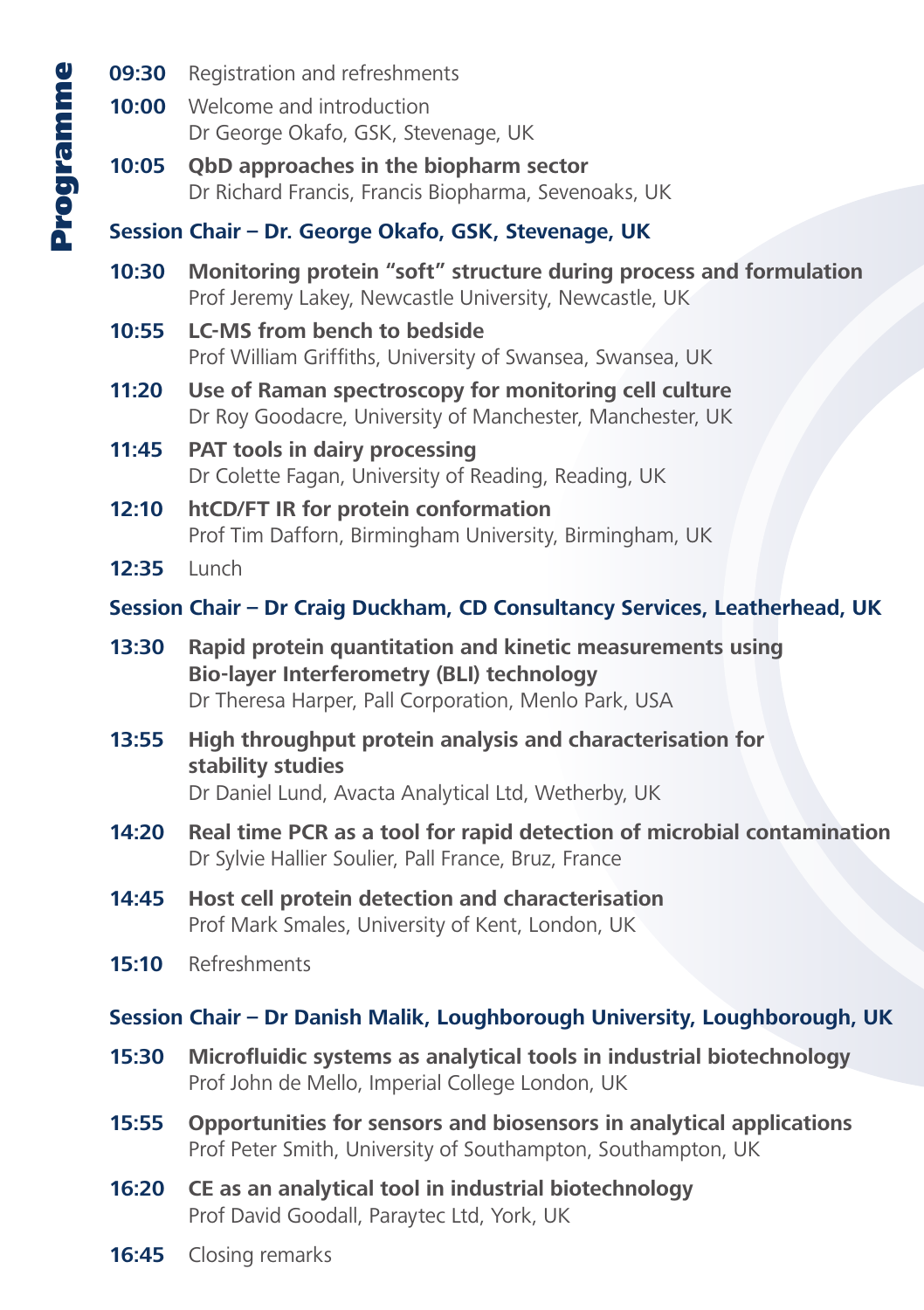In the fields of Industrial Biotechnology ranging from Pharmaceuticals, Biotechnology,<br>Food and Beverage, Agrochemicals etc. there is an ever expanding requirement for<br>analysis of products and contaminants.<br>With process in Food and Beverage, Agrochemicals etc. there is an ever expanding requirement for analysis of products and contaminants.

With process intensification and stricter regulatory requirements so the need for more accurate and precise analytical techniques has arisen especially for real time monitoring either on-line or at-line. Furthermore the ability to simplify the assay methodology to enable their application by a wide operator base has driven recent developments in the field.

The purpose of this meeting is to provide an update into new analytical technologies and to report new areas of application of established and novel technologies in the Industrial Biotechnology process sector. The international group of speakers includes experts in analytical technologies from academia and the analytical industry.

# Attendees

The conference should benefit both expert and novice analysts and bioprocess developers alike who are keen to consider all options available in on-line or at-line analytics.

## **Organisers**

Dr Peter Levison, Pall Life Sciences, Portsmouth, Hampshire, UK Dr George Okafo, GlaxoSmithKline, Ware, Hertfordshire, UK Dr Craig Duckham, CD R&D Consultancy Services, Leatherhead, UK Dr Danish Malik, Loughborough University, Loughborough, UK

SCI is a forward-looking multidisciplinary membership organisation connecting industry, government and academia to advance the application of science for the benefit of society.

SCI offers a network of contacts spanning the chemical and chemical-using industries, together with a rolling programme of conferences, events and prestigious awards which help further knowledge and support those involved in the sector, no matter what stage they're at in their careers.

SCI is the publisher of many well respected peer-reviewed journals and industry leader Chemistry & Industry magazine  $(C<sub>6</sub>]$ ).

Join SCI today to network with people across the chemical and chemical-using industries and make connections that spark innovation, get careers moving, and sets business ideas rolling. Visit www.soci.org/membership to find out more and join us.